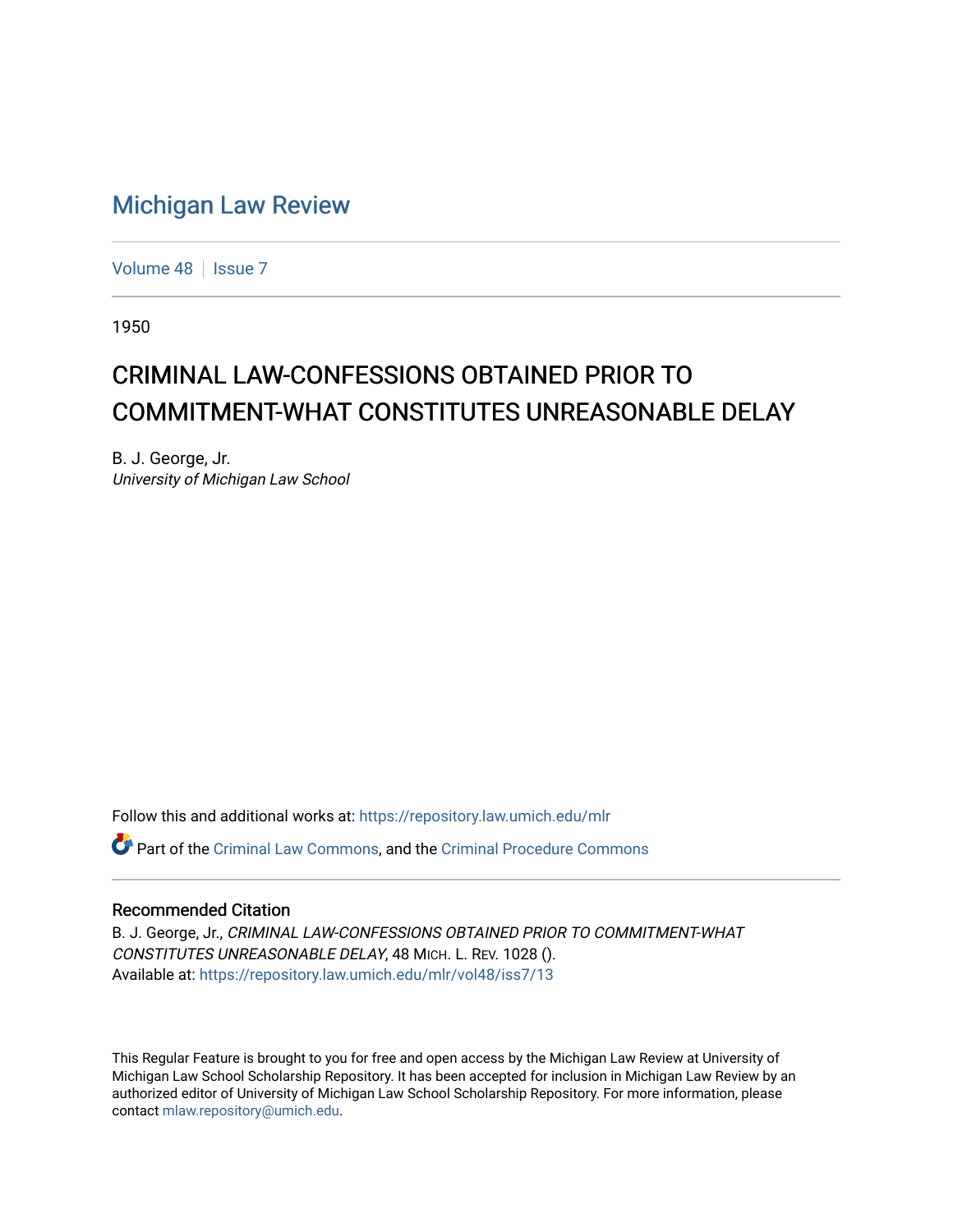CRIMINAL LAW-CONFESSIONS OBTAINED PRIOR TO COMMITMENT-WHAT CONSTITUTES UNREASONABLE DELAY-Defendants were arrested on suspicion of murder and questioned by police. Defendants confessed after being held incommunicado for some hours during the night, but were not arraigned until the following morning. The confessions were admitted in evidence and defendants found guilty. On appeal, *held,* affirmed. There had not been an unreasonable delay1 in producing defendants before a commissioner, because the length of time in hours was not unreasonable and because committing magistrates are not available late at night. *Garner* v. *United States,* (App. D.C., 1949) 174 F. (2d) 499.

<sup>1</sup> Rule S(a), Federal Rules of Criminal Procedure (1946) provides: "An officer making an arrest without a warrant . . . shall take the arrested person without unnecessary delay before the nearest available commissioner or before any other nearby officer empowered to commit persons charged with offenses against the laws of the United States."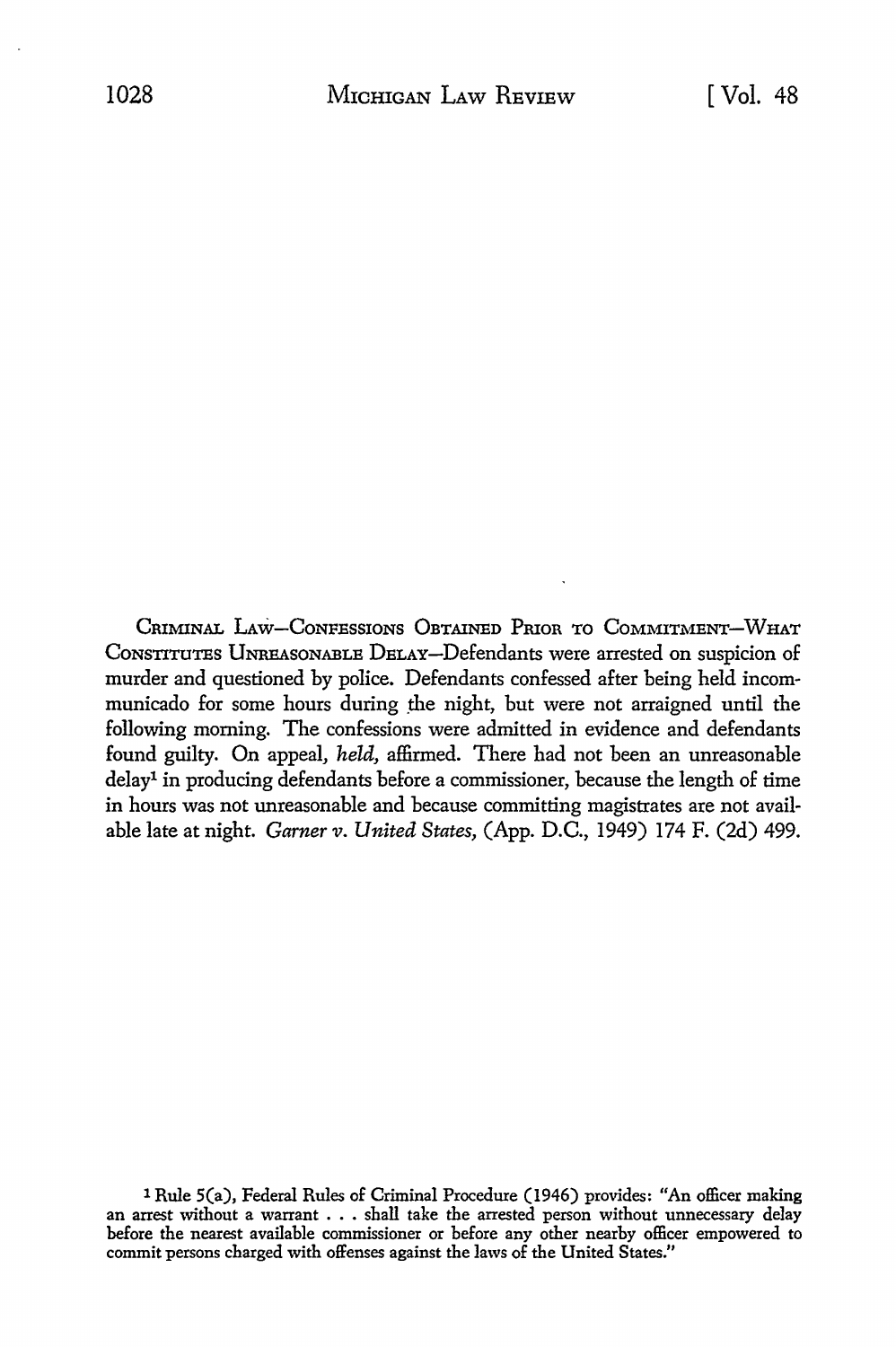Prior to *McNabb v. United States<sup>2</sup>* the admissibility of confessions depended on whether duress or coercion could be found in the individual case. In the *McNabb* case the Court held that unlawful detention per se renders confessions obtained during the period inadmissible. This position was modified in *United States v. Mitchell<sup>3</sup>* to allow a confession obtained within a reasonable time after arrest to stand despite a subsequent unlawful delay in arraignment. This doctrine has been compared to the rule in the unlawful search and arrest cases.<sup>4</sup> The basic purpose underlying both types of decisions is to discourage unlawful police practices by voiding the results obtained. Justice Reed strongly dissents from this approach,<sup>5</sup> believing that illegal methods are best prevented by criminal sanctions and civil remedies against offending officers. It is doubtful if confessions obtained while in unlawful custody should be treated like other evidence obtained by unlawful methods. The probative value of documentary or real evidence is not affected by methods used in obtaining it, while confessions obtained during unlawful detention are likely to be untrustworthy.6 The Court's approach appears from the *McNabb* and *Mitchell* cases to coincide with Wigmore's evaluation.<sup>7</sup> A confession voluntarily given immediately after arrest is likely to be accurate and trustworthy, since there is a natural tendency to relieve the mind of its burden of guilt But police practices of unlawful detention for purposes of psychological and physical coercion do not necessarily produce results which may in fact be relied on.<sup>8</sup> Common use of "third degree" methods produces the "medieval psychology"9 which makes a confession necessary in all cases, and which subverts

2 318 U.S. 332, 63 S.Ct. 608 (1943), excluding confessions obtained during unlawful detention.

a 322 U.S. 65, 64 S.Ct. 896 (1944). But see Upshaw v. United States, 335 U.S. 410, 69 S.Ct. 170 (1948), strongly reaffirming McNabb v. United States.

<sup>4</sup>See 47 CoL. L. REv. 1214 (1947); 42 MICH. L. REv. 679 (1944). Evidence obtained by illegal search or search outside the scope of legal arrest is inadmissible. Weeks v. United States, 232 U.S. 383, 34 S.Ct. 341 (1914); Agnello v. United States, 269 U.S. 20, 46 S.Ct. 4 (1925). But the strict position of the Weeks case has been modified by United States v. Rabinowitz, 338 U.S. 884, 70 S.Ct. 430 (1950), which states that the test used is whether the search is reasonable and not whether it would have been reasonable to procure a search warrant. Justice Black, dissenting, states that the search and seizure rule is not a "constitutional command," but merely an "evidentiary policy adopted by this Court in the exercise of its supervisory powers over federal courts," citing the McNabb case for comparison.

<sup>5</sup> See McNabb v. United States, 318 U.S. 332 at 347, 63 S.Ct. 608 (1943); Upshaw v. United States, 335 U.S. 410, 414, 69 S.Ct. 170 (1948). In the latter case he indicates that the McNabb rule should apply only where confessions are extracted by proved psychological pressure.

 $\overline{6}$  McNabb v. United States, supra note 2, and United States v. Rabinowitz, supra note 4, tend to bear out the distinction.

7 3 WIGMORE, EvrnENCE §§851, 851a (1940, Supp. 1949).

8 See 11 UNITED STATES NATIONAL COMMISSION ON LAW OBSERVANCE AND ENFORCE-MENT, "Lawlessness in Law Enforcement," 202-206 (1931) (WICKERSHAM REPORT), :indicating the high percentage of reversals in representative criminal appeals cases because of the proved falsity or unreliability of coerced confessions. Humane treatment, as indicated by the English practice, far more often elicits truthful statements. This requires the cooperation of the bar, however.

93 WIGMORE, EVIDENCE §851a (1940, 1949 Supp.). Since medieval doctrine on the Continent required confessions before convictions could be had, torture was used as a matter of course to wrest a confession from accused persons.